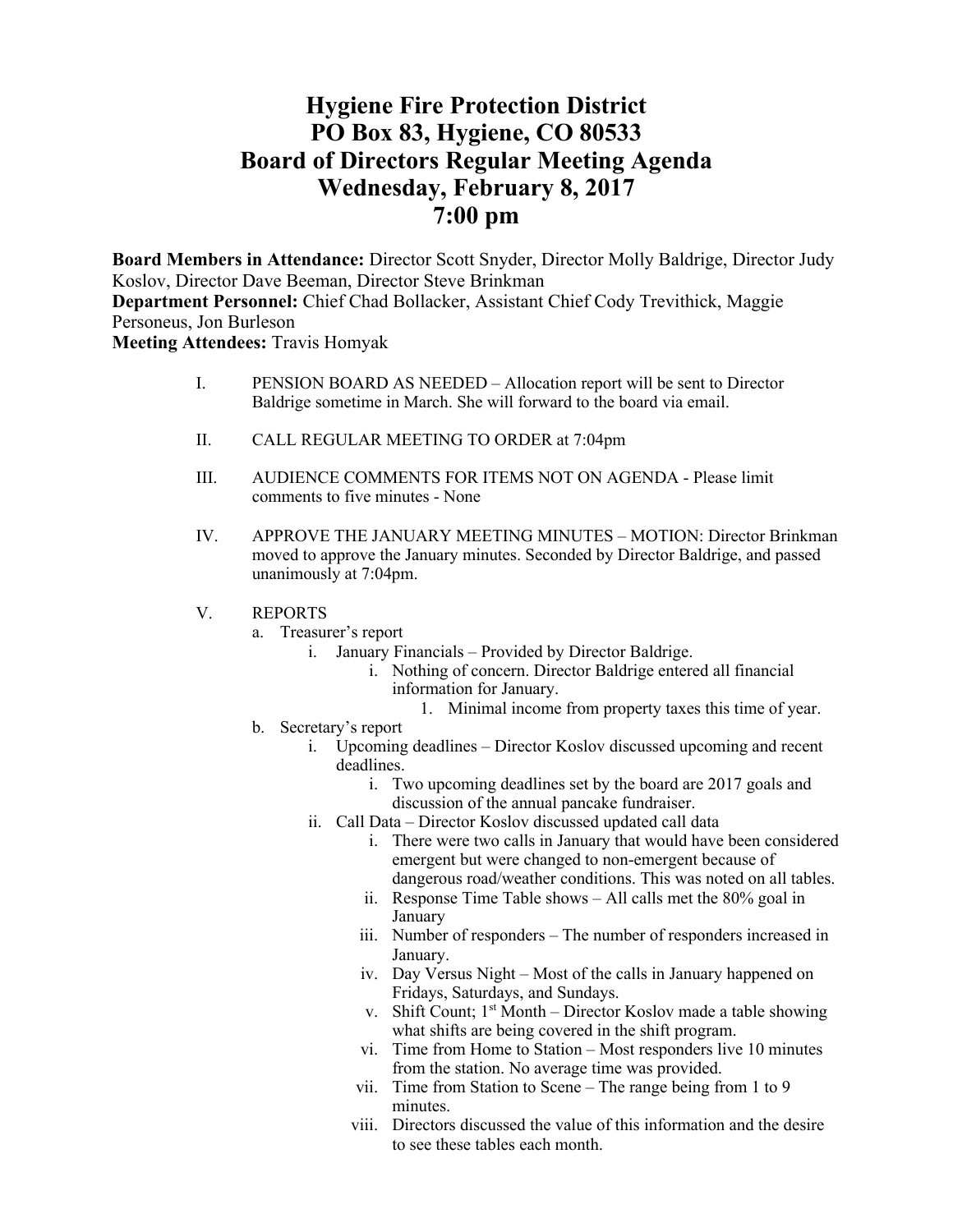- c. Chiefs Report
	- i. Ambulance Service Update No updates at this time with current AMR response plan. Chief Bollacker spoke to Deputy Chief Jeff Webb from Boulder Rural. Chief Webb stated that with the current contract they have with AMR that the ambulance stationed at Boulder Rural could be made a primary for Hygiene as well, we would need to discuss a cost though, that we would enter into a contract with Boulder Rural and pay a set amount to them, which would offset the cost they are paying to AMR. Boulder Rural is currently paying AMR approximately \$16,000 a month to have that ambulance dedicated to Boulder Rural District. On top of that they are also paying the salary of the Firefighter/EMT that is on the ambulance as well, and they are not getting any of the transport income. AMR keeps all income from transports.
	- ii. Auto/Mutual Aid Update Chief Bollacker is still working on these agreements.
	- iii. Apparatus Updates New Brush truck, Update: Truck has arrived from Ford to Boise Mobile. BME will be beginning the box construction and will send weekly photos and updates once they have started
	- iv. Station Updates New storage rack was built by FF. Chris Prescott for extra gear storage.
	- v. Recruitment/Hiring Process
		- 1. Bringing Travis Homyak on as a Volunteer Fire Marshal that will work approximately 2-3 days during the week days and will also be responding on calls, when on shift at the station. Travis Homyak swore in for the board to see.
		- 2. We swore one additional member on in January, was a former volunteer that has come back.
		- 3. We currently have 4 applications, and waiting on 3 additional that are being dropped off. Plan on starting the next process March 1st.
	- vi. Marijuana Grow Facility Update -No new updates. Last information received or found is that the property owner is trying to sue the City of Longmont
	- vii. Public Relations
		- 1. Our 50th Annual Pancake Supper is February 25th from 5p-8p
		- 2. Will have a small crew at Hygiene Elementary on the 15th of February for a presence during their monthly Fire drill.
			- a. We have challenged Hygiene Elementary that if they have three consecutive months of near flawless fire drills, that a group of firefighters will come to the school and serve the students lunch on a day following one of their drills.
	- viii. Training Our current EMR class is scheduled to end mid-February.
		- 1. We currently have 1 firefighter in the Firefighter Academy
	- ix. Ice Rescue training has been taking place the past couple weeks, and will continue till we have no ice.
	- x. Misc.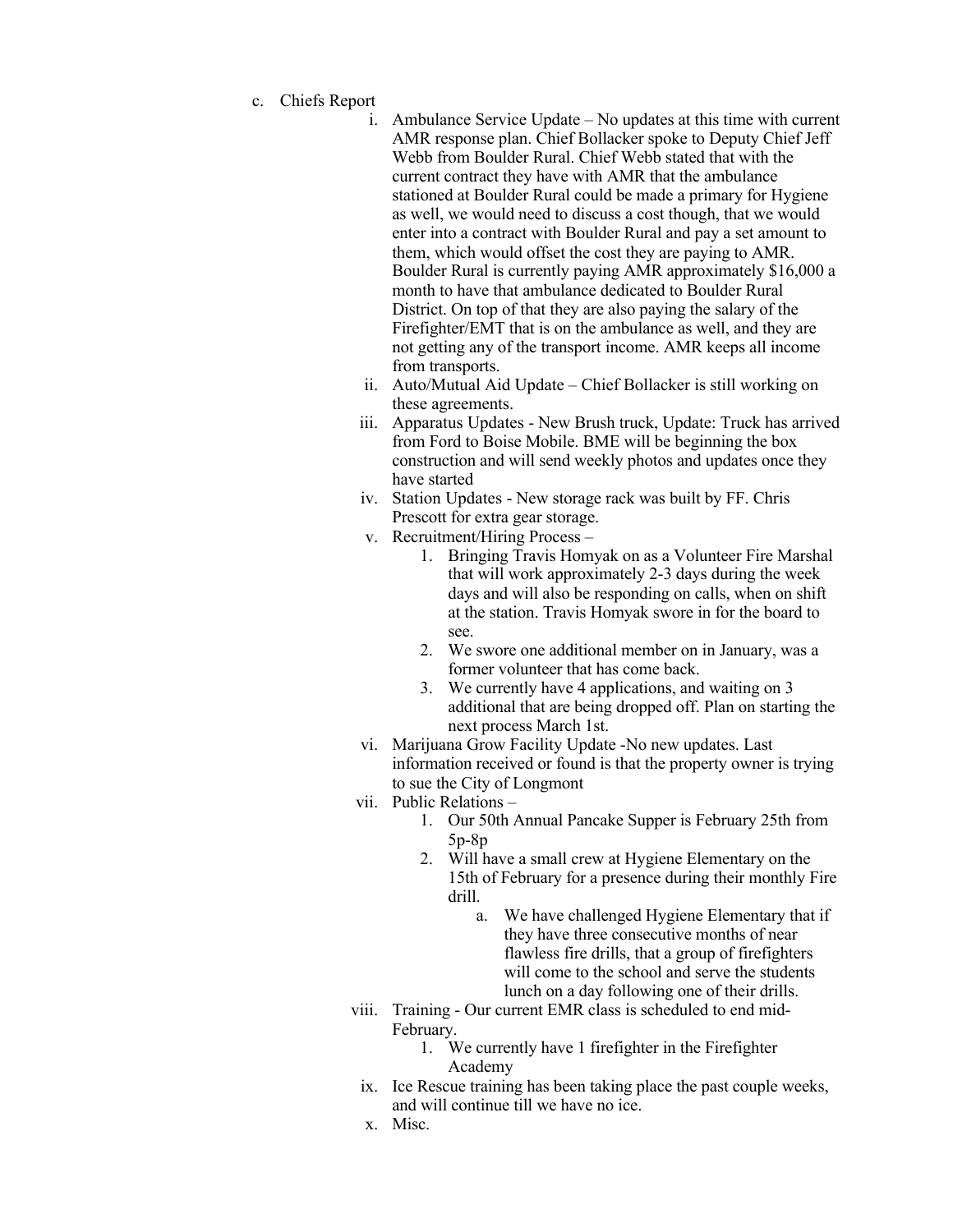- 1. One of the new volunteers is willing to help do administrative work during the day, after they have completed their probationary task book.
- 2. Resident program idea emailed to BOD on 2/6/17
- 3. Paid Shift Program has started. See email sent to BOD on 2/7/17. Take note some of those on shift are currently working on meeting the minimum requirements to meet grade 4. So for the month of January only a few of the individuals have met minimum requirements. A few of them will meet the requirements after completing the EMR class they are currently in.
- i. There were 19 total calls in January.
- VI. OLD BUSINESS
	- a. Notary cost, interest Maggie looked up the cost and requirements to become a Notary Public and she is interested in pursuing this. MOTION: Director Baldrige moved to send Maggie to Notary school. Seconded by Director Koslov, and passed unanimously at 9:56pm.
	- b. Box Folders Director Koslov asked that she have time before the next meeting to study the archivist requirements before any further conversation on box.com folders.
- VII. NEW BUSINESS
	- a. 2017 Goals/Deep Dive Topics The board will all send their 2017 goals to Director Snyder for him to compile for further discussion in the March meeting.
	- b. Chief Bollacker will compile price information for a laptop for Maggie to use per attorney's suggestion.
	- c. Director Baldrige asked if the board can send Director Snyder agenda items in advance to include in the agenda that will be posted 24 hours in advance.
- VIII. DEEP DIVE (Started at 7:28pm)
	- i. Visit with HFPD Attorney, Lyons Gaddis
		- 1. Introduction of all attendees including the attorneys Richard Lyons and John Chmil.
		- 2. Review of Board Orientation and Review Document provided by Lyons Gaddis.
			- a. There are three sets of boundaries to follow; Special District created Statement of Purpose, Colorado Statutes, and the Colorado State Constitution.
				- i. Discussion of the Statement of Purpose. The District should have a copy of this document.
				- ii. The Statement of Purpose should be filed with Boulder County.
			- b. Subject to Open Meetings Law and Public Records Law.
			- c. Discussion of District Board Operations;
				- i. If a director isn't present, it should be noted in the minutes whether the absence is excused or not. Roll should be called and when an absent person's name is called, the board decides by consensus whether the absence is excused.
				- ii. There has to be a quorum for a board meeting which means at least three directors must be physically present. Not by phone call or skype. Directors may join the meeting electronically if they have received all the same information ahead of the meeting as the others, but their vote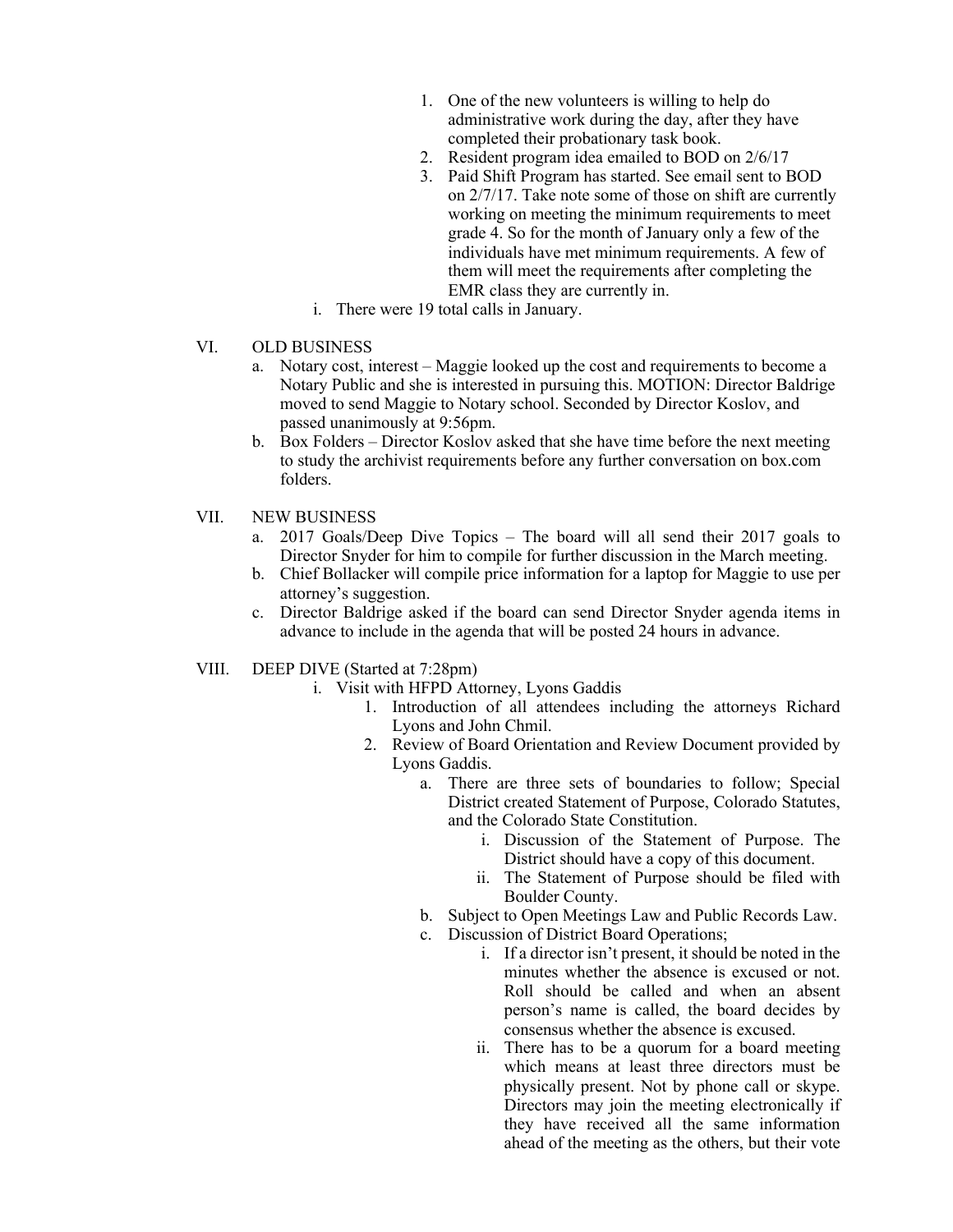doesn't count towards a quorum unless they are physically present.

- iii. Executive Sessions All official business of the Board must be conducted at a public meeting. Lyons Gaddis provided a list of acceptable topics that could be discussed in an Executive Session.
	- 1. A recording of the Executive Session should be taken and kept for 90 days only. No written minutes should be taken and the recording should be erased after 90 days.
	- 2. Executive Sessions are exceptions to the law, so they MUST be done correctly or they may be void, AND become of public record – potentially embarrassing.
	- 3. Executive Sessions need 24 hour notice, because they are part of the Agenda.
- iv. Any emergency that comes up that needs to be added to the agenda after the 24 hour time frame, can be added with an amendment to the agenda or in an Executive Session if it falls into one of the allowed reasons.
- v. If a meeting date and time needs to be changed, it should be decided at the previous board meeting and should be posted at least 72 hours prior.
- vi. No business should be discussed via email. Information may be sent. DO NOT EVER "REPLY ALL", unless you're adding more information. When sending info to all Board members, always put at the top of the e-mail a reminder not to "Reply All". All district business needs to be discussed during a regular or special board meeting, open to the public.
- vii. The State Archivist has a set of guidelines for Districts to follow for records management.
- viii. Voting and other procedural matters Most decisions will be presented and voted on as motions.
	- 1. The only secret ballots can be when directors are nominated or voted into officer positions; (secretary, treasurer, president)
	- 2. The difference between a motion and written resolution is that a resolution is more formal and reserved for items that require specific findings precedent to that action. ("Whereas…")
	- 3. Informal consensus of the board should also be stated in the minutes as a record of board approval of actions taken or to be taken by administration.
	- 4. The primary responsibility of a board is to determine the level of service to provide their taxpayers and at what cost.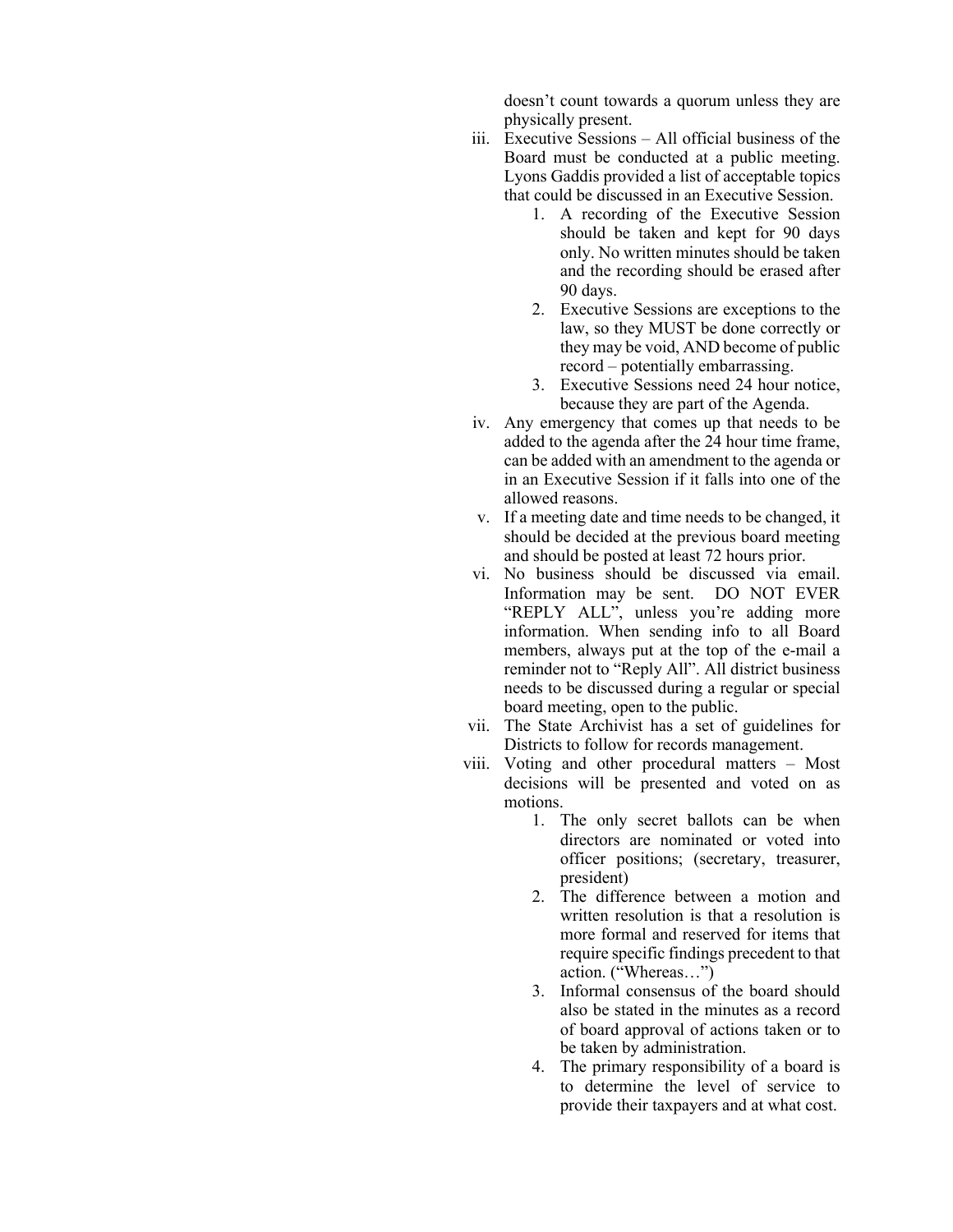- 3. Compensating Volunteers Compensation of volunteers must meet the requirements of the IRS, FPPA, and The Fair Labor Standards Act (FLSA).
	- a. The FLSA does not allow a person to volunteer for the same agency where they are a paid employee.
	- b. All paid employees need to receive W2s and have taxes withheld.
- 4. Electronic Communications and Open Records Box.com is an appropriate site to use to maintain records. A backup method might also be a good idea. The only other suggestion made was to list time required to keep each type of record.
- 5. The attorney recommends that Maggie Personeus is classified as a part-time employee of the district as of now so that she is covered by workers compensation.
	- a. Taxes should also be withheld from her paycheck and a W<sub>2</sub> should be given.
- 6. Notices required to be in three locations must be three different locations plus the County Recorder's Office. . They will be at the fire station, at the Hygiene Post Office, and at The Purple Door store. The 24 hour Agenda Notice only needs to be posted at the Fire Station.
- 7. Exclusions There are three ways to handle exclusions of property. The owner can petition the district directly. The district can then charge a small fee to complete this process without court services. The second way is for the owner to petition the city and ask for a hearing. The third way is for two neighboring districts to swap property straight across as long as the property taxes do not increase for the property owners.
	- a. Lyons Gaddis is working with The City of Longmont attorney to handle exclusions using the first method only. This is most efficient for HFPD.
- 8. Lyons Gaddis will provide the board with stock by-laws to edit and use.
- 9. Discussion of pension contributions. HFPD has currently overfunded the pension account. Discussion of the legal obligation that the district has to fund this account in the future. The state contributes a percentage of what we contribute.
- 10. The Gallagher Amendment was passed in 1992. No more than 45% of tax revenues can come from residential properties. For a while it has been 7.6% of actual value that determines property tax calculations. It will be adjusted down to approximately 6.6% which will mean that taxes on residential properties will go down. In 2017 and moving forward, the district will have an increased mill levy but lower assessed values on residential properties within the district.
- 11.  $501(c)(3)$  The district is considering forming a  $501(c)(3)$  to accept donations and to qualify for some external grants. As the district currently stands, if someone donates to the district, the donor can already claim that donation on their individual tax returns but some large corporations limit their donations to  $501(c)(3)$ s only. One problem with a  $501(c)(3)$  is that it would be independent of the District, so there's no guarantee that money donated accrued to it would go to the District or the Department. Another option could be to form a Supporting Foundation which could serve a similar purpose. It's possible that the current Firefighter's Association should be formalized into a Supporting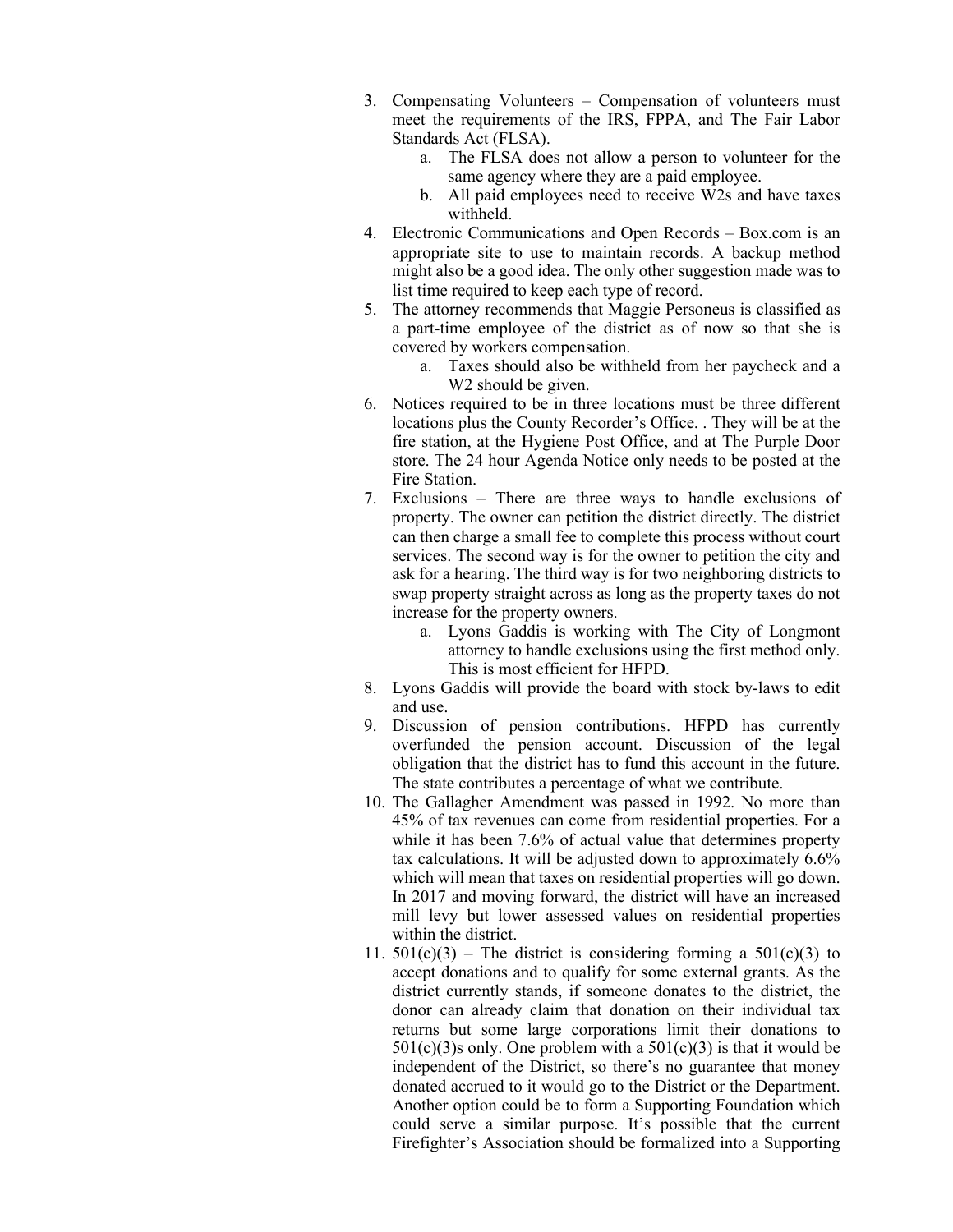Foundation. If they are formalized, they may be afforded some protections.

ADJOURNMENT – Director Brinkman moved to adjourn, seconded by Director Baldrige, and passed unanimously at 10:03pm.

## **Motion/Resolution Summary:**

- MOTION: Director Brinkman moved to approve the January minutes. Seconded by Director Baldrige, and passed unanimously at 7:04pm.
- MOTION: Director Baldrige moved to send Maggie to Notary school. Seconded by Director Koslov, and passed unanimously at 9:56pm.